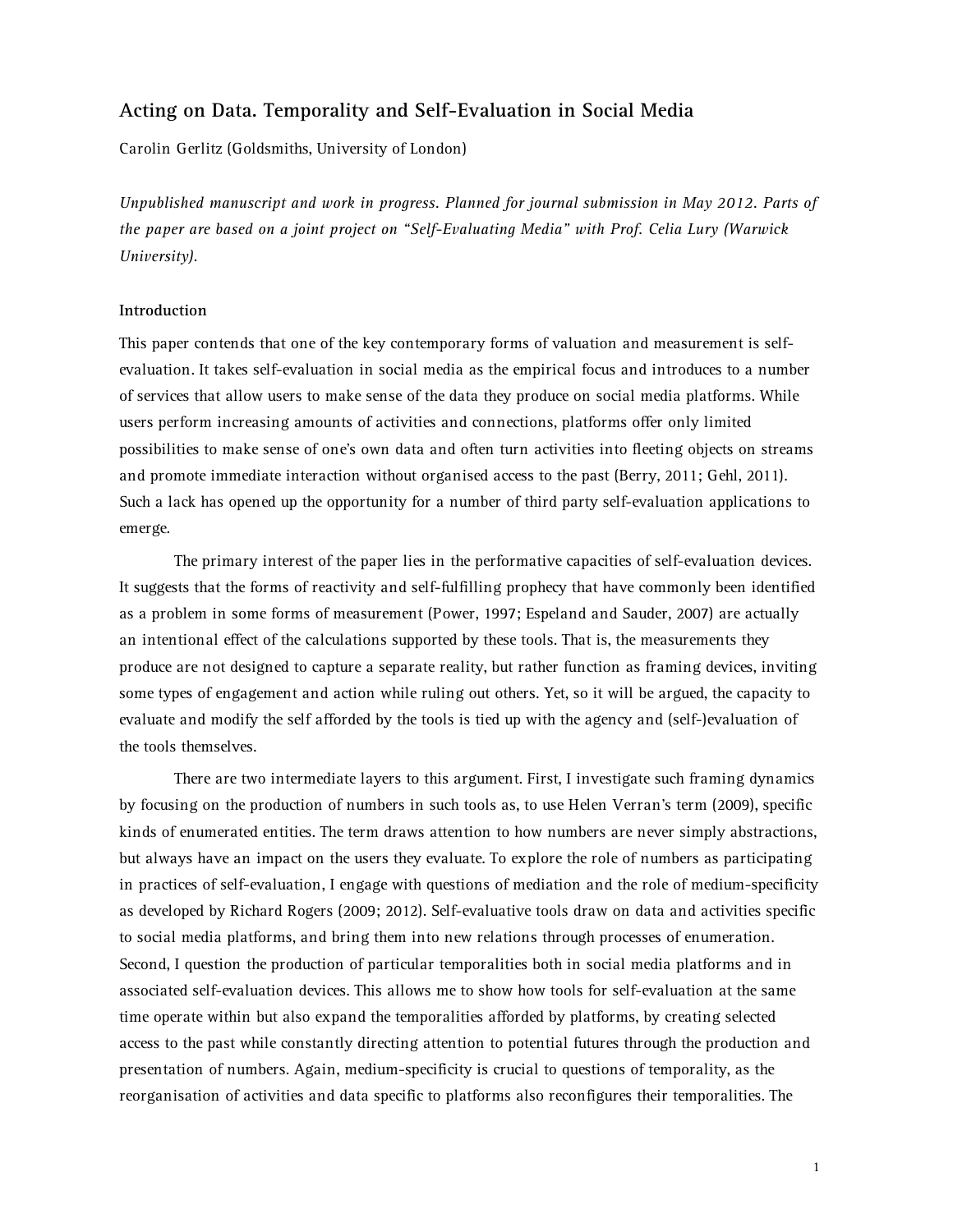interlinked movement of numbers, media and users in self-evaluation can thus be seen as a kind of dynamic assemblage, one that allows to open up multiple evaluative criteria and creates, so my argument, multiple temporalities.

### **The temporalities of social media**

Engaging in social media means producing data through activities allowed by platforms, such as tweets, status updates, likes, comments, bookmarks, retweets or replies. The facilitation of user activities, content cross-syndication and connections between users and digital objects are key characteristics of the social web (Appelquist et al., 2010; Langlois et al., 2009). Yet, only the platforms have complete and ordered access to the data produced in such activities and facilitate in motion elaborate data mining and evaluation infrastructures in the back end (Elmer, 2004), while users only get limited access to their data. In the case of Facebook and Twitter, user data is mainly featured in the form of chronological streams, as sparse aggregations of contacts or actions performed or as selected clusters of grouped actions. Instead, these platforms provide elaborate devices to notify users about the responses their activities generate among other users, such as Facebook's notification flag and pop-up notifications or Twitters announcement of new tweets and new responses.

The absence of organised data access and the difficulty of retrospective engagement, paired with the centrality of streams in such platforms creates a spacio-temporality of immediacy and priviledges real time engagement, so Robert Gehl argues (2011). Following O'Reilly (2007), web 2.0 but especially social media platforms create infrastructures in which users are asked to continually add value by building content, creating connections, hence turning platforms into ever changing spaces. This ongoing engagement, Gehl continues, is based on immediacy and speed, on rendering sharing, liking and tweeting easier and increasing the pace of social interaction through immediate notification devices: "The emphasis on the new in Web 2.0 leads to immediate affective exchanges; I email you, you chat with me. If you do not, I become anxious" (Gehl, 2011: 7). This particularly applies to platforms operating with streams, in which new content, produced by users or cross-syndicated from other sources, is instantly displayed in real time and in reverse chronological order and notification objects draw attention to new content or new interactions (Berry, 2011). The temporality of such streams has been understood as immediacy or now-ness (Lee and Liebenau, 2000), creating the same time for all web users: "Internet Time is absolute time for everybody. Now is now and the same time for all people and places. Later is the same subsequent period for everybody. The numbers are the same for all" (Lee and Liebenau, 2000: 140). Instead of engaging in such flattening account of real time, the paper seeks to question the centrality of this "now" by investigating how platforms and self-evaluation tools create their own medium-specific temporality, emerging from an interplay between pasts and futures whilst connected to processes of numbering and calculation.

Besides real time, streams are further character ised by their continuity; following Berry (2011) they are designed to differ and to remain constantly incomplete (see also: Knorr-Cetina, 2005). The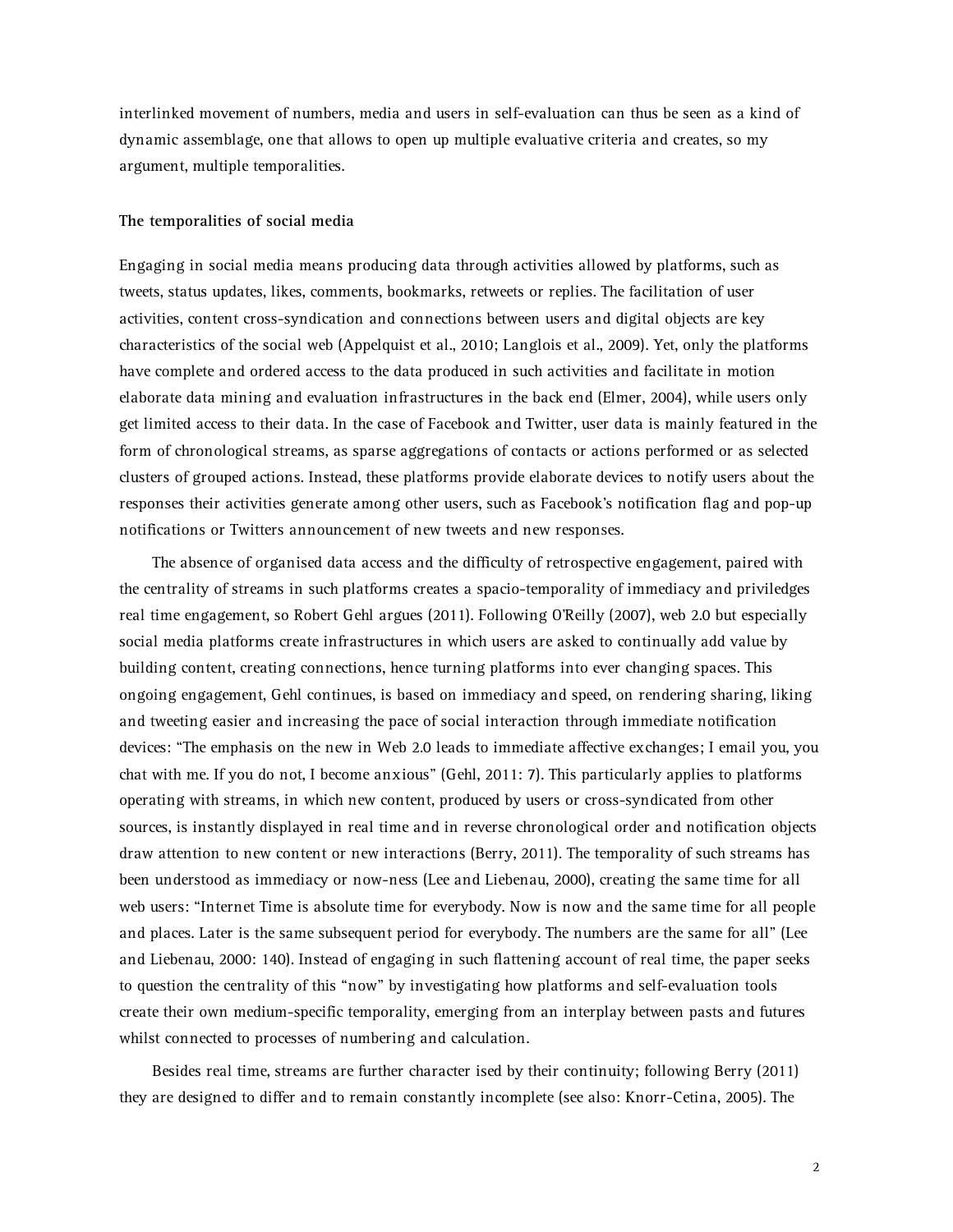infrastructures of platforms not only encourage users to respond now, like now, tweet now and share now, but also to like again, share again and tweet again. The limited time span of the now is therewith extended and gains duration and continuity: "Here the present is perceived in the future on which it encroaches, rather than being seized in itself" (Bergson, 1991: 927). Or to put it with Gehl: "This dual reliance upon user-generated 'newness' and the emphasis on always-becoming are built into the architecture of Web 2.0" (2011: 6). Such continuous immediacy in the front end of platforms is complemented with extensive data mining in the back end of social media platforms, a process in which each activity can produce potentially multiple elements of data. "For every explicit action of a user", Berry argues (2011: 152), "there are probably 100+ implicit data points from usage; whether that is a page visit, a scroll etc.". It is the constant, immediate user interaction that allows to fill the associated databases or archives with ever new data points, contributing to a constant interplay between "'real time drives' and the archival impulse" (Gehl, 2011: 6) and the emergence of a two-fold temporality of social media platforms.

### **Mapping the field**

A series of third party providers have seized the lack of platforms to allow users to systematically access their past data to develop a range of tools that present and pattern personal user data for individual sense making. Rather than providing a complete overview of this growing field, I discuss a range of key approaches how such tools reorganise user data, drawing particular attention to the use of numbers. The majority of existing devices have at their core the creation of numbers based on the simple addition of activities and/or connection predefined by associated platforms. Yet, the tools further process these aggregates through various kinds of calculations, which, even at the most basic level, make use of different temporal intervals or comparisons to other users as referent populations, and are typically also combined with additional information from metadata, such as timestamps or location based data.

Tweetstats<sup>1</sup>, for instance, a platform for Twitter statistics, visualises user activity over time, producing curves of tweet activity of the last month, aggregates of tweets according to weekdays or hours during the day and offers a calculation of the user's percentage of replies and retweets. Additionally, the service offers a number of tag cloud visualisations depicting most used hashtags, @reply recipients and used key words to account for the topics addressed by the user. Like Tweetstats, the majority of self-evaluating devices draw on activities that themselves materialise as activities prestructured through medium-specific features of platforms such as tweets, retweets and replies on Twitter, comments, wall-posts and likes on Facebook or +1s and comments on Google+. They pose medium-specific possibilities to perform activities that at the same time allow the production,

 <sup>1</sup> http://tweetstats.com/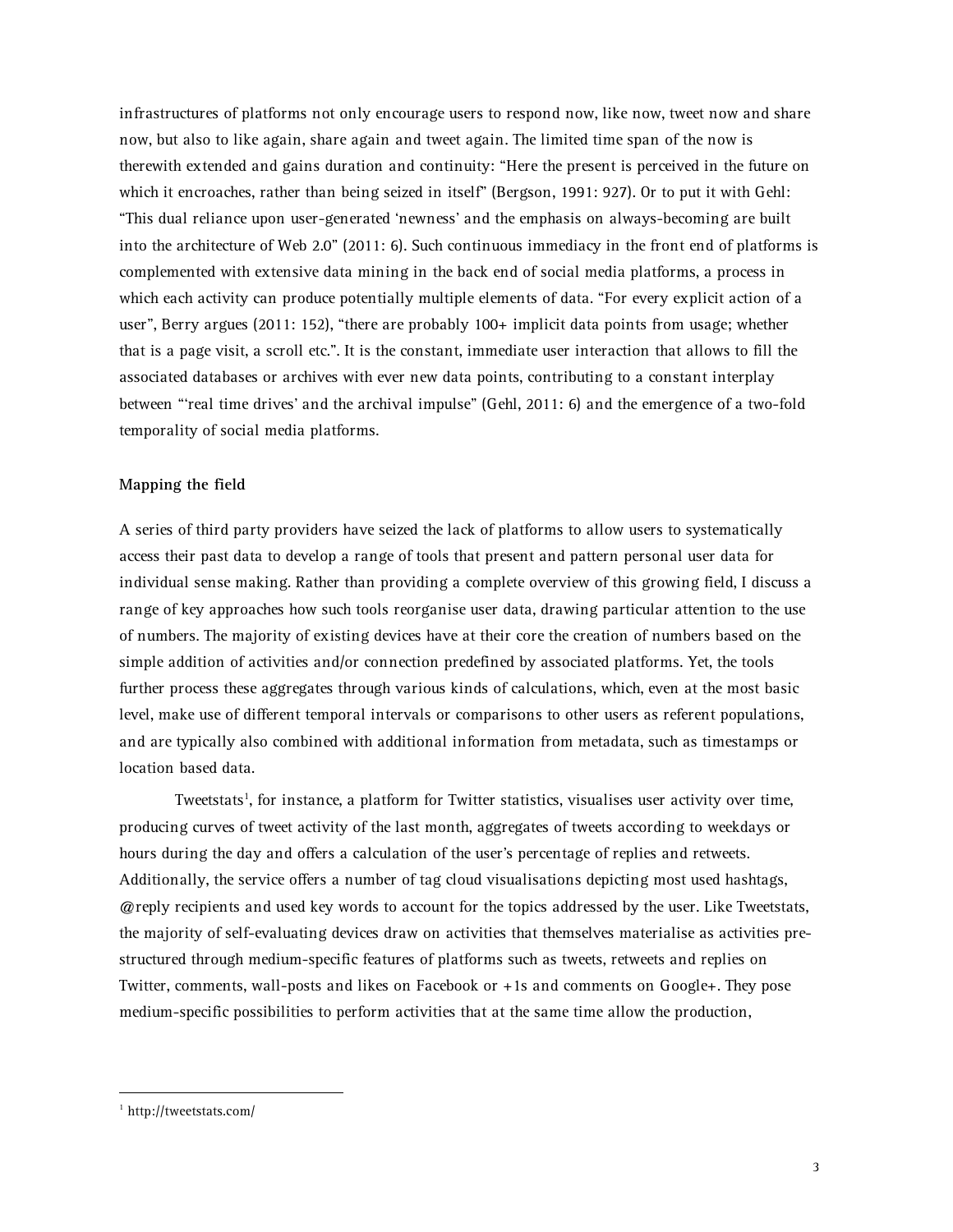engagement and analysis of data. But whilst platform interfaces pose one form of enabling and organising such activities, self-evaluation devices allow for new differentiations of form.

A similar approach to the aggregation of individual user activities is adopted by the Facebook application Status Statistics<sup>2</sup>, which, once a user has granted it access to private profile data, counts status updates, provides figures on average word counts and frequency of update postings related to daily and hourly intervals. Other devices - such as TwentyFeet<sup>3</sup> and Tweetreach<sup>4</sup> - use aggregations to explore relations between users, networks of connectivity and reach of activities. TwentyFeet describes itself as an "ego-tracking device"; it monitors the number of platform connections and transforms aggregated user activities into curves that show changes in their frequency over time. The device presents its statistics according to as qualitative measures, such as "Reputation Indicators", "Influence Indicators" and "Conversation" but the data displayed is based on a mere aggregation - the conversational index for instance refers to likes and comments on Facebook versus retweets and replies on Twitter. But Twentyfeet also offers a further set of 'predictive' numbers for expected responses and changes in friend/follower counts through the use of the technique of extrapolation. These predictions are emailed to users weekly and previous predictions are compared to the actual figures for purposes of evaluation: "Your response rate changed slightly/noteworthy".

The use of predictive calculations and the comparison of user activities with their predictive metrics creates for users a climate of future orientation and alertness to maintain ongoing interactions with other users. In creating these climates of anticipation, the provided numbers or metrics are turned into scores since it is in relation to these numbers that users are inclined (literally positioned on a curve), with the implicit invitation to at the very least maintain their level of activity if not to increase it. A series of tools offer further calculations designed to support users to maintain their activity level. Crowdbooster<sup>5</sup>, for instance, makes use of an alternative mode of visualisation: it depicts the response rate to tweets by turning individual tweets into bubbles on a grid, indicating the number of retweets and the number of potential impressions of each tweet on the axis. This presentation of data allows users to follow which tweets resonate more and which less, offering information relevant to the improvement of response rates through strategic posts.

On top of calculative techniques of aggregation, ratio (proportional comparison) and extrapolation, a number of self-evaluating tools also draw on proprietary algorithms, the precise details of which are kept hidden. Especially metrics of influence draw on non-disclosed algorithms to calculate users' presumed reputation. Among the most used of such services are Klout<sup>6</sup> (which is

 <sup>2</sup> http://apps.facebook.com/status-statistics/

<sup>3</sup> http://www.twentyfeet.com/

<sup>4</sup> http://tweetreach.com/

<sup>5</sup> http://crowdbooster.com/

<sup>6</sup> http://klout.com/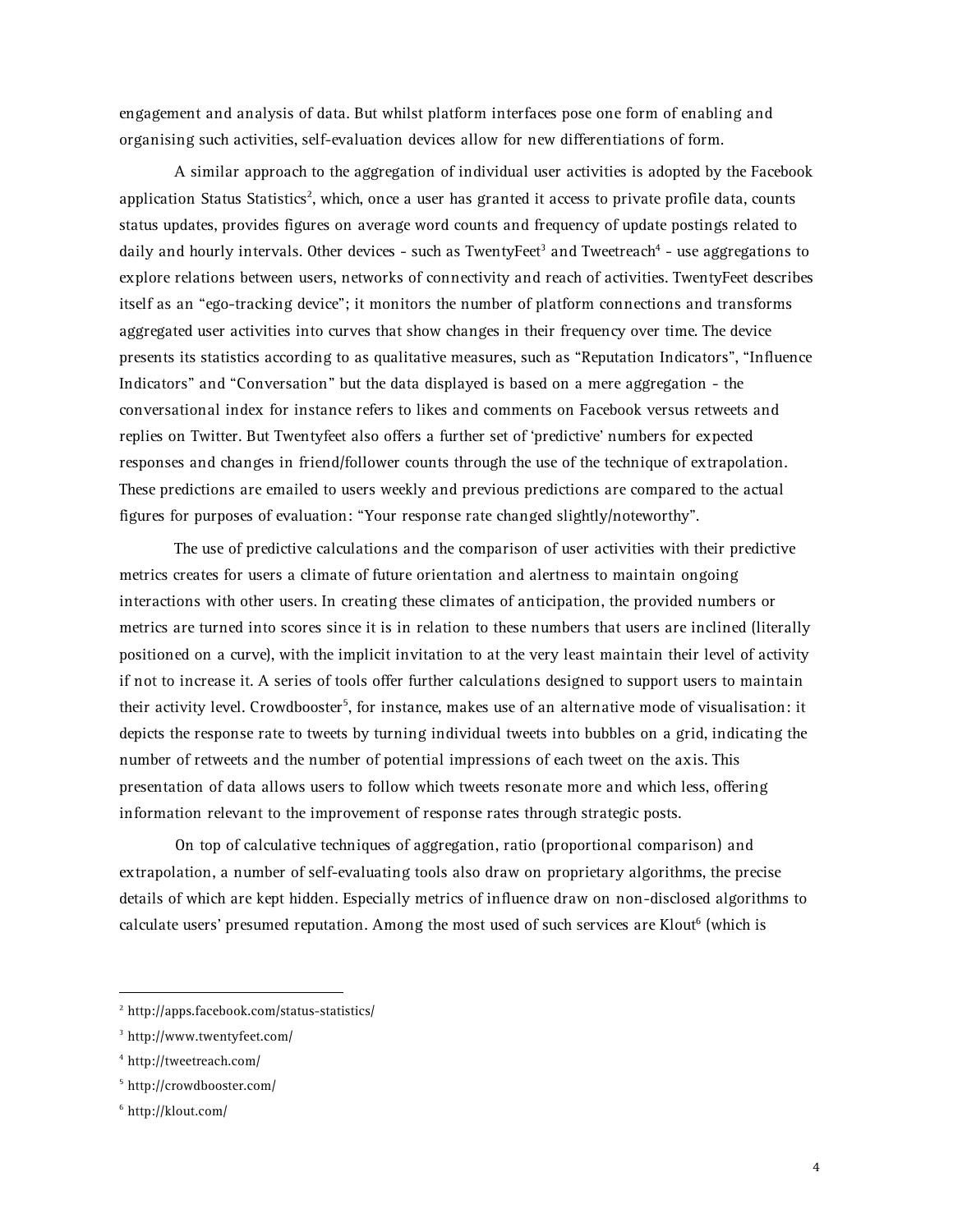disused in greater detail below) and Kred<sup>7</sup>. The later provides users with a general Kred score between 1-1000 and an unlimited outreach or exposure rank, both related to the social media platforms users decide to connect to the service. In contrast to other tools, which only take users' online activities into account, Kred allows to implement offline achievements to complement its influence calculation, including university degrees, frequent flyer status or memberships in accredited clubs. The tool also features rankings of most influential users in different topic categories and offers users 'fresh' content based on their previous activities and preferences, with the objective to assist users to increase their scores through strategic network building and topic engagement.

PeerIndex<sup>8</sup> also offers a general influence score between 0-100, paired with three sub-metrics, but puts special emphasis on topic engagement with its Topic Fingerprint grid. Twitalyzer<sup>9</sup> shows its own score next to a user's Klout and Kred score and offers six complementary metrics, namely engagement, influence, clout, generosity (the number of retweets), velocity or frequency and signal, the use of URLs, hashtags and mentions in tweets. This breakdown correlates with the different aggregates that feed into its own impact metric. It thus makes visible the categories of its calculation, whilst keeping the actual algorithm undisclosed.

A further category of self-evaluation devices enables the user to create and showcase 'collections' of their own data. Facebook for instance introduced the option to download one's profile in 2010, providing users with a zip-archive of all data visible on their profile page, including all wall activities, pictures, events, notes and maps. The data comes in HTML format and can be queried and processed further. Yet, the downloadable information is limited to what is already visible on a user's profile, while data relating to activities performed and content shared outside the profile, for instance by posting on a friend's wall, sharing a video in a group or creating an event in the past are not included. Twitter on the other hand, provides a more complete access to one's data set on request, featuring all Twitter activities and full user analytics.

Similarly, the web service Archivedbook<sup>10</sup>, which offers an interface to explore one's profile history, is also limited to what is already visible on the actual profile. But unlike on Facebook, status updates, wall posts, events, check-ins, links and pictures can be sorted according to multiple criteria such as newest/oldest first and most commented and most liked. This sorting feature allows users to navigate and sort their own data in new ways, but does not offer any additional aggregates, comparisons or calculative functions. A different dataset is being archived by Likejournal<sup>11</sup>, a service that seeks to repurpose the content sharing possibilities of Facebook's like and share button to turn them into a social bookmaking service with which users can store and organise their shared objects.

 <sup>7</sup> http://kred.ly/

<sup>8</sup> http://www.peerindex.com/

<sup>9</sup> http://twitalyzer.com/

<sup>10</sup> http://archivedbook.com/

<sup>11</sup> http://www.likejournal.com/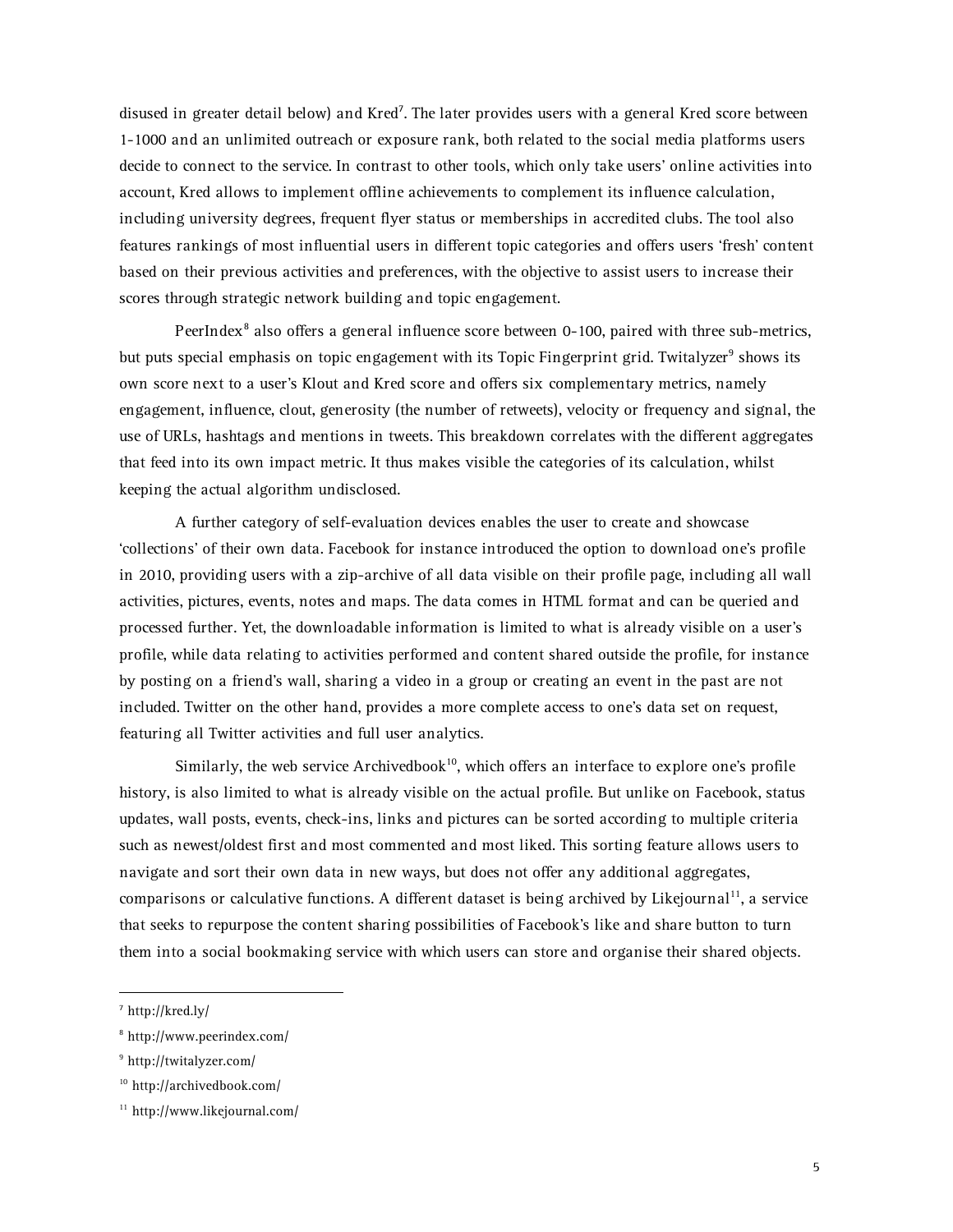On Likejournal, users can also follow other people's liking activities, creating a social networking platform based on the data produced within another platform.

Beyond turning activities, likes and tweets into numbers and curves, a further group of services focuses on network and graph visualisation. Among this category are some of the most used self-evaluation applications for Facebook, such as Touchgraph<sup>12</sup> and Friendwheel<sup>13</sup>. The majority of network visualisation apps follow a graph approach, turning contacts into nodes and creating connections or edges based on friendship or other criteria, often also clustering the connections according to location or networks. Many graph visualisation apps put special emphasis on pictures and offer photo-based networks, following the assumption that the co-presence of users in the same photo is an indicator of a close relation. Tools like Vasande Visualiser<sup>14</sup> offer a filter to sort such graphs based on profile information such as male/female or single/in a relationship, enabling new forms to navigate one's Facebook connections. The Facebook Social Graph<sup>15</sup> application also offers a so called popularity score, which turns a user's position in a network into a number on a rank without providing much background information about the ranking process. Similar services are available for Twitter, such as Mentionmap<sup>16</sup>, a tool that maps connections based on interactivity, assigning common topics to interacting users.

A final cluster of tools includes devices for curation and storification. They are fairly rudimentary, but they assist users to navigate streams and allow them to store and organise fleeting content. The idea of storification, the clustering of streams into topics as 'stories' also informs Facebook's Timeline.<sup>17</sup> One of the best-known services is Paper.li<sup>18</sup> for Twitter which automatically turns followed tweets referring to predefined topics into a newspaper format, notifying the users whose tweets are featured in the paper. Keepstream<sup>19</sup> on the other hand focuses on saving tweets based on topics, hashtags or lists in order to publish them on blogs or personal websites - combining archivation with curation. Storification of one's own tweets is possible with Twylah<sup>20</sup>, which automatically detects topics, sorts tweets into clusters and displays them in a Tumblr inspired format with the objective of making tweets available with a wider public that is not active on Twitter. Other

 <sup>12</sup> http://www.touchgraph.com/facebook

<sup>13</sup> http://apps.facebook.com/friendwheel/

<sup>14</sup> http://vansande.org/facebook/visualiser

<sup>15</sup> http://apps.facebook.com/socgraph/

<sup>16</sup> http://mentionmapp.com

 $17$  Before the introduction of the Facebook Timeline at the end of 2011, individual user profile walls used to be organised as ephemeral streams of activities in reverse chronological order. The recently introduced Timeline is based on ideas of life-story-telling and self-curation, so Facebook claims, and provides monthly and annual summaries and clusters of connected activities, such as new friends, liked Pages or received posts.

<sup>18</sup> http://paper.li/

<sup>19</sup> http://keepstream.com

<sup>20</sup> http://www.twylah.com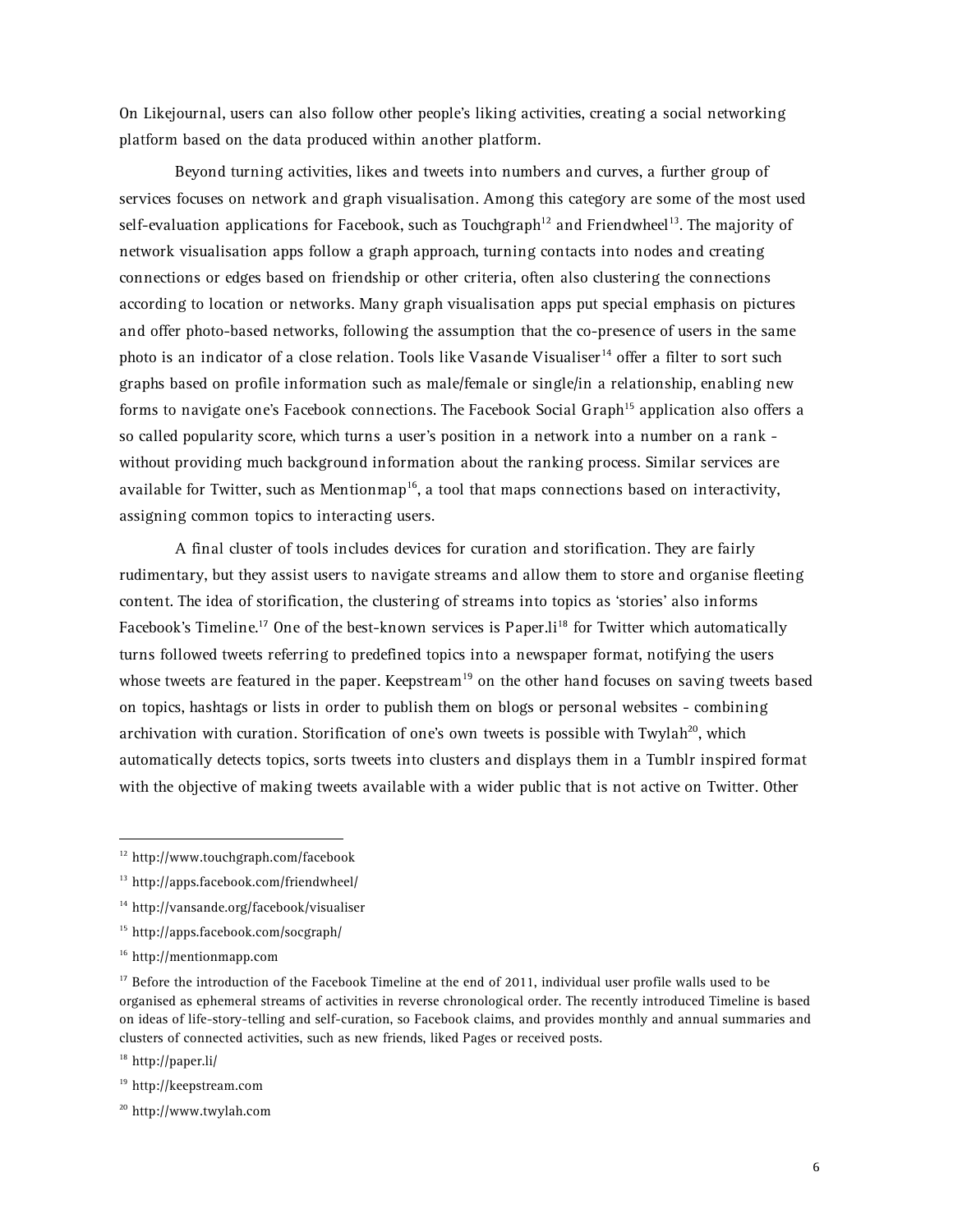storification tools such as Trunk.ly<sup>21</sup> and Storify<sup>22</sup> focus on the networking aspect and enable users to build communities based on their activities in Twitter outside of Twitter.

To sum up, acting both as filters and as navigation devices, all these tools build on top of data produced within platforms and variously use counts, comparison, ratio, algorithms, graphs or network visualisations, as well as the clustering of topics to offer a different experience of data than the one offered by platforms.

# **Ranking influence: The Klout Score**

Klout, a metric of influence founded in 2008, is taken as the key case for further analysis here as it is probably the most used (as well as being probably the most criticised) tool for self-evaluation.<sup>23</sup> The services strives to be the "standard of influence", where influence is defined as the "ability to drive action" (Klout, 2012). Its particular use of numerical metrics, algorithms, ratio and other comparisons enables to raise questions about the role of numbers in social media in general and in the production of relations between platforms, users and temporalities in particular.

Klout comprises a general Klout score, three sub-scores, topic lists per user and a social media usage typology, visualised as style grid. To get a measure of their influence, Klout users can integrate their activities from a large and growing number of platforms, including Facebook, Twitter, Linkedin, LastFM, Foursquare, and others. Based on their interactions in these platforms, each user is assigned a Klout score between 1-100. This score is itself a combination of three sub-metrics, measuring reach, amplification and the user's network. Overall, the tool focuses on interactivity, rather than mere activity, evaluating how many inter-actors a users' actions are exposed to (in the so called TrueReach sub-metric), their ability to generate responses in their networks (Amplification) and the quality of the networks of responding contacts (Network Impact).

For all its calculations of influence, Klout draws on responses that themselves materialise as activities pre-structured through medium-specific features of platforms such as tweets, retweets and replies on Twitter, comments, wall-posts and likes on Facebook or comments, re-shares and +1s on Google+ (Klout, 2012). It is the process of enumeration, that is the transformation of activities into numbers, that allows Klout to compare an @reply on Twitter with a comment on Facebook. To create these numbers Klout has built a relational database, in which each user's activity is turned into a number of data points, complemented by data points within their network. These data points and their relations do not add up to either a single individual or a whole population, but are designed to remain open, to be constantly added to and enter new relations, which Klout seeks to stabilise temporality into metrics of individual influence.

 $^{21}$  http://trunk.ly/

<sup>22</sup> http://storify.com/

 $23$  For an overview of influence tracking services, see Storm 2011.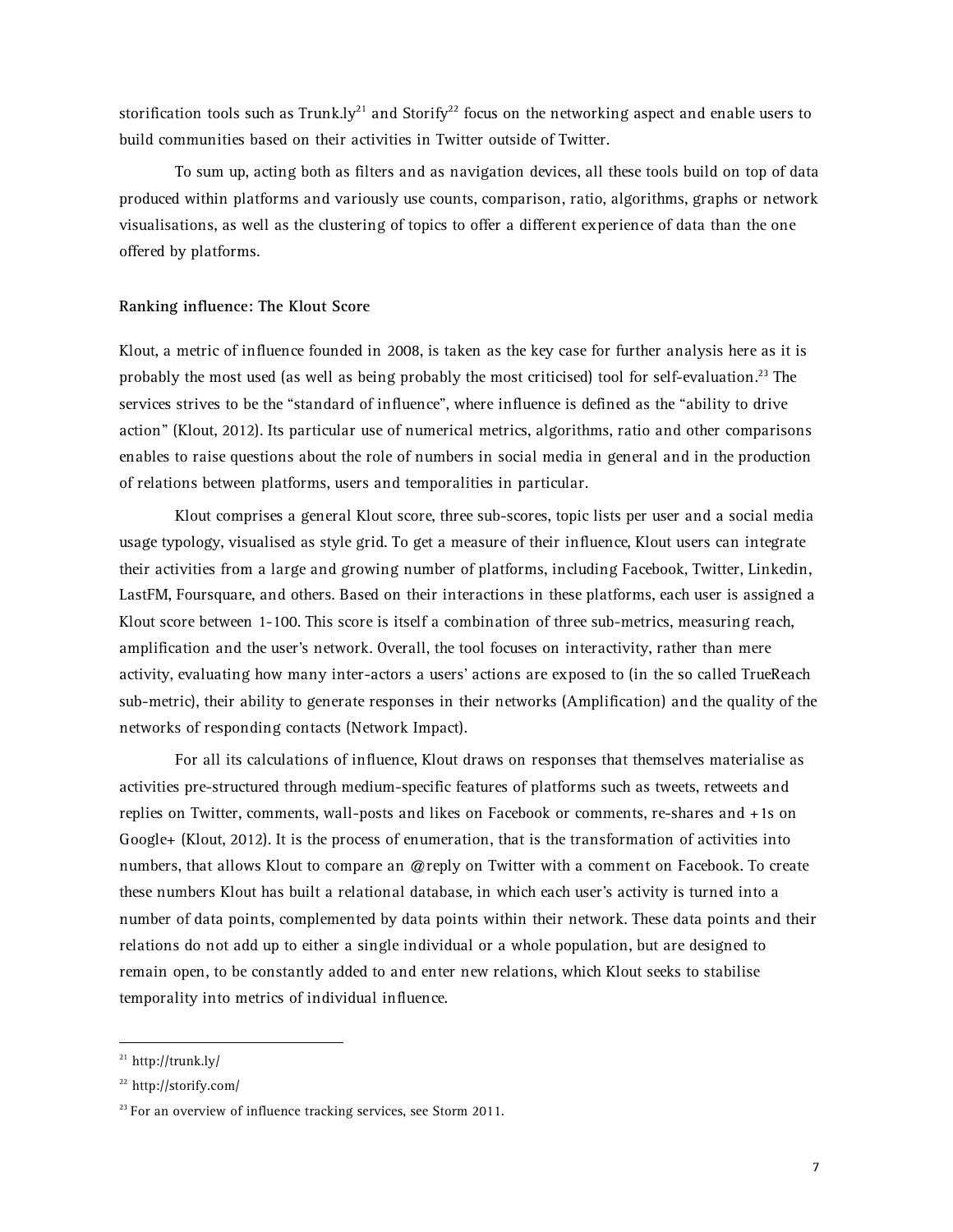To address these multiple relations and their temporal stabilisations further, the work of mediation might be of interest, as it is inextricably part of the process of enumeration, since it is the medium-specific activities that allow for both numbering and relating. Elena Esposito (2004) addresses this issue by reference to Luhmann's distinction of medium/form, drawing attention to the granular elements of a medium which take on different forms in response to the relations created between them. As she puts it, in relation to the medium of language: "The elements are the single words that in the medium have no connection to one another and gain sense only in the context of the sentences coupling them tighter" (Esposito, 2004). In the case of the social media, the elements are likes, shares, retweets etc, which are, in the operations of search, sort, store, share, count and algorithmic processing brought into multiple and dynamic relations which each other, leading to medium-specific forms of ranking. While social media platforms open up one way of organising these parts, focusing on immediacy, tools for self-evaluation offer alternative formations.



**Image 1** : Klout Score Analysis.

To explore the relations between both data points and users, lets have a closer look at the Klout rank itself, which assigns each user a single number in the range of 1-100. It is this single number score that can be used as the basis of self-evaluation through comparison, both in regard to other users or temporally, through the comparison with previous scores. How such comparisons operate becomes apparent when looking at this enumerated entity in relation to the mathematical concept of ordinality. Deploying a ranking between 1-100, Klout contains influence to an ordered position within a finite set of ordinal numbers, that is, setting up a sequential ordering of discrete elements. As Alain Badiou puts it: "(i)n the ordinal view, number is thought as a link in a chain, it is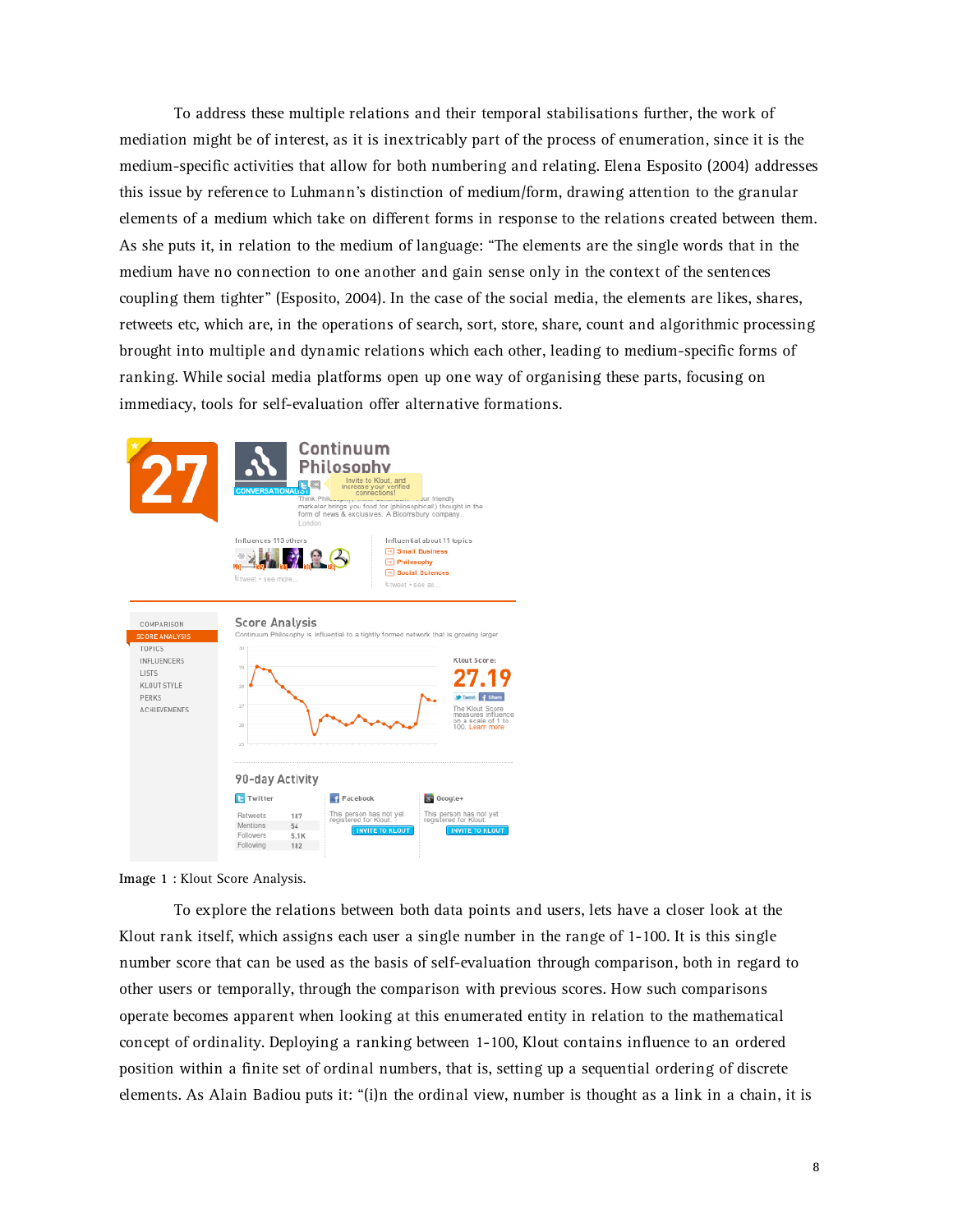an element of a total order" (2008: 31). Despite being ordered alongside a chain between 1-100, the position of a user in this chain is not fixed, but subject to an ongoing process of real time and relational calculation. Each score is dependent on the continuous production of responses and the networks of the respondents, leading to the fact that Klout automatically calculates the Klout score of a users' network, implementing data of users who do not know that they contribute to Klout's database. The role of rankings and associated calculations has recently become subject to sociological and cultural discussion of measurement and numeracy (Guyer, 2010; Verran, 2009; Espeland and Sauder, 2007), addressing their socio-economic impacts. In her discussion of the significance of rankings, Jane Guyer (2010) reflects on how ordinality creates both relations but also competition between the ranked entities by drawing on the notion of schizmogenesis, a term she takes from Gregory Bateson. She writes:

"Between moments when the process stops for the ratings to move in, all participants relate to one another continuously and competitively. The results seem very close to what Bateson (1958[1936]) called 'schizmogenesis': the continual reproduction, confirmation and intensification of difference, which is then ritually marked when the process itself is momentarily suspended, as if for collective contemplation and affirmation." (Guyer, 2010: 4)

In Guyer's terms, the numbers produced by Klout as individual scores feed a ranking that simultaneously creates relations of equality and difference between social media users, connecting them to each other as influencers, whilst demarcating differences by locating them in relation to each other on a competitive score. Rendering influence as a position in an ordinal sequence creates it as an entity that can potentially decrease and increase, as each score is only a temporary fixation and also related to the achievements of other users. But, while such ordinal rank might suggest that change in influence is only possible as two-directional movement, in which the rank can go up or decrease, such one-dimensional change is complicated when looking at the intervals between the discrete ranks and the other metrics Klout offers.

#### **An inexact, yet rigorous order**

The fact that the ordinal set is limited between 1-100 might suggest that each rank is defined by its distance from start and end-point and that the distances between ranks form discrete, uniform steps. But this is not the case. The Klout score operates in a way that the distances grow exponentially the higher the position on the rank. Klout itself observes: "The average Klout Score is not 50; instead, it is around 20. The Score becomes exponentially harder to increase as you move up the scale. For instance, it is much harder to move from a 70 to a 75 than from a 20 to a 25" (Klout, 2012).

From a mathematical point of view this, however, does not mean that the number is not supported by a system of distributed and well-ordered value in which "every link of the chain follows ('follows' meaning: comes just after in relation of total order) only one other, [and is] well determined (it is the minimal element of what remains)" (Badiou, 2008: 53). Key to many ordinal chains are the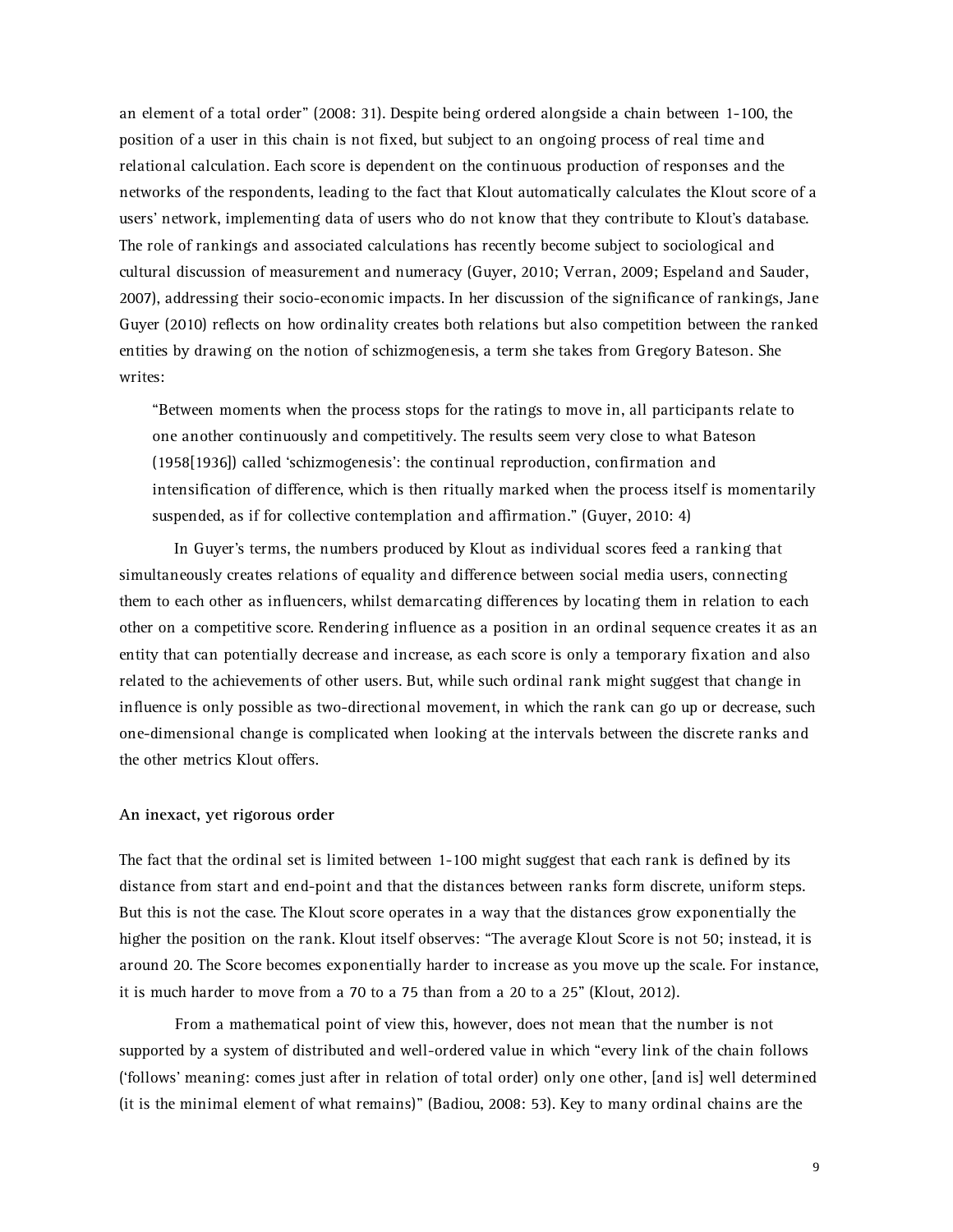non-uniform yet rigorously defined 'distances' or 'intervals' between each step – more particularly, it is the distinctive interplay between these steps in the Klout rank that creates relations and differences between users. The form of exponential ordinality emerging in the case of Klout is not uncommon in contemporary rankings, as Guyer observes: "In many cases, intervals diminish radically going down the scale, both in real terms and in proportion to their next positions" (Guyer, 2010: 3). In Klout's ordinal scale, intervals are not only exponentially ordered but they are also constantly altering, stretching and bending, according to changing proprietary algorithms and transformations in user activities. Klout reworks its algorithmic calculation on an ongoing basis and at points alters its algorithm and therewith user scores fundamentally.<sup>24</sup> 100 is therewith not an absolute, external best, but a relative better, demarcating the best performance so far – and is currently being occupied by a teenage pop singer. Should a different user achieve even better, the algorithm would reconfigure the rank's distribution. A user's achievement is therewith connected to the achievements of the referent population of all Klout users. Klout has created a ranking system that does not refer to an absolute, external and standardised measure - despite its ambitions to be the "standard of influence". Rather it is designed as dynamic and relational metric in which individual achievement is connected to the achievements of other users and cannot be situated in relation to external measures.

The implication of such relational measurement is, to draw on Manuel DeLanda, that ordinal series such as the Klout score "behave more like topological spaces, where we can rigorously establish that a point is nearby another, but not by exactly how much (given that their separation might be stretched or compressed)" (2002: 82). As a consequence, comparison and orientation becomes difficult, if not impossible, from the outside but only allows to make sense from the inside, through engaging, playing or experimenting with the numbers. The topological space of evaluation created by Klout is not defined by one middle value - organised through a mode, median and mean - but offers multiple dimensions of orientation, multiple ways to relate to other users and to act upon data.

Such multiple dimensions of orientation from the inside emerge from the presentation of the main score and its sub features, relating users to different referent populations and different temporal intervals. First, the Klout algorithm draws upon a population of users that is not closed, but is rather constantly changing both in magnitude, and in its internal relations. While the overall Klout score calculates a user's influence in relation to the achievements of all other Klout users, the Klout style grid positions users only together with the people they influence, opening up a different referent population. Second, the social media style grid sorts users and their influencers into clusters organised alongside criteria such as focused vs. broad, casual vs. consistent etc (image 2). While the ordinal rank only opens up a bi-directional movement, as the Klout score can get higher or lower, the grid allows

 $24$  This relational and experimental character of the algorithm became visible when Klout changed its algorithm in October 2011, a decision which resulted into significant changes in user scores. The sudden drop of scores among very active social media users led to a widespread discussion of the use and value of influence rankings and a critical Twitter campaign against Klout. This flexibility of relations is most interesting in the context of Klout claiming to be the "standard of influence", whilst the standardisation of the algorithm is itself still in the making, revealing how the proclaimed standard is a provisional and experimental one.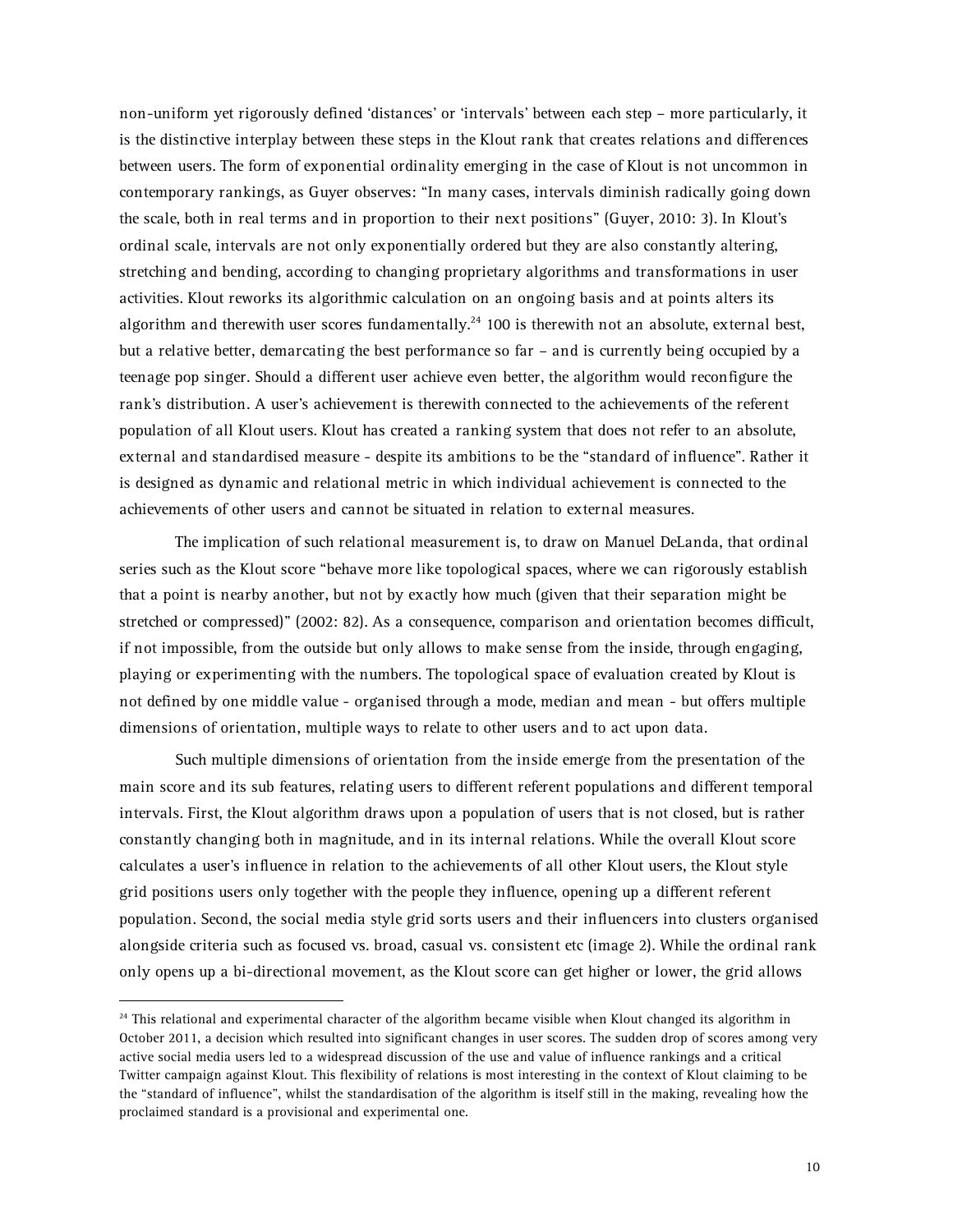for multi-directional movement. The grid spectrum is demarcated by the passive position of the "Observer" and the active and highly influential "Celebrity". In between the grid offers a range of differentiated clusters, such as the "Specialist", characterised by focused and consistent engagement in a delineated topic area, or the "Conversationalist", opening up multiple directions of orientation and movement.





Third, the three sub-scores are not presented as limited ordinal series but appear to have an infinite range, with no upper limit. It is impossible to establish a centralised measure in relation to the sub-scores and making the limits invisible or doing without limits at all, Klout explicitly introduces a space in which orientation becomes difficult and merely focused on 'achieving better'. Finally, Klout makes an effort to constantly draw user attention to the volatility of their score. Despite the prominence of the single number of the main rank, a series of elements on the Klout website focus on visualising the non-fixity of the rank, informing the user of any increase or decrease in their score. The rank and its sub-scores are presented as curves, come with several tendency indictors which show how the ranks have changed in relation to different temporal intervals (image 3) and are complemented with a set of notifications that flag out the most significant changes at each login. Such features highlight that the 'current' score evidently only poses a temporary fixation. An interesting folding of temporalities emerges, relating a score to multiple intervals of the past to create alertness for its potential future development - which in the end feeds back to the climates of immediacy created by the platforms, as users are encouraged to interact constantly and instantly in the present to maintain or improve a given score.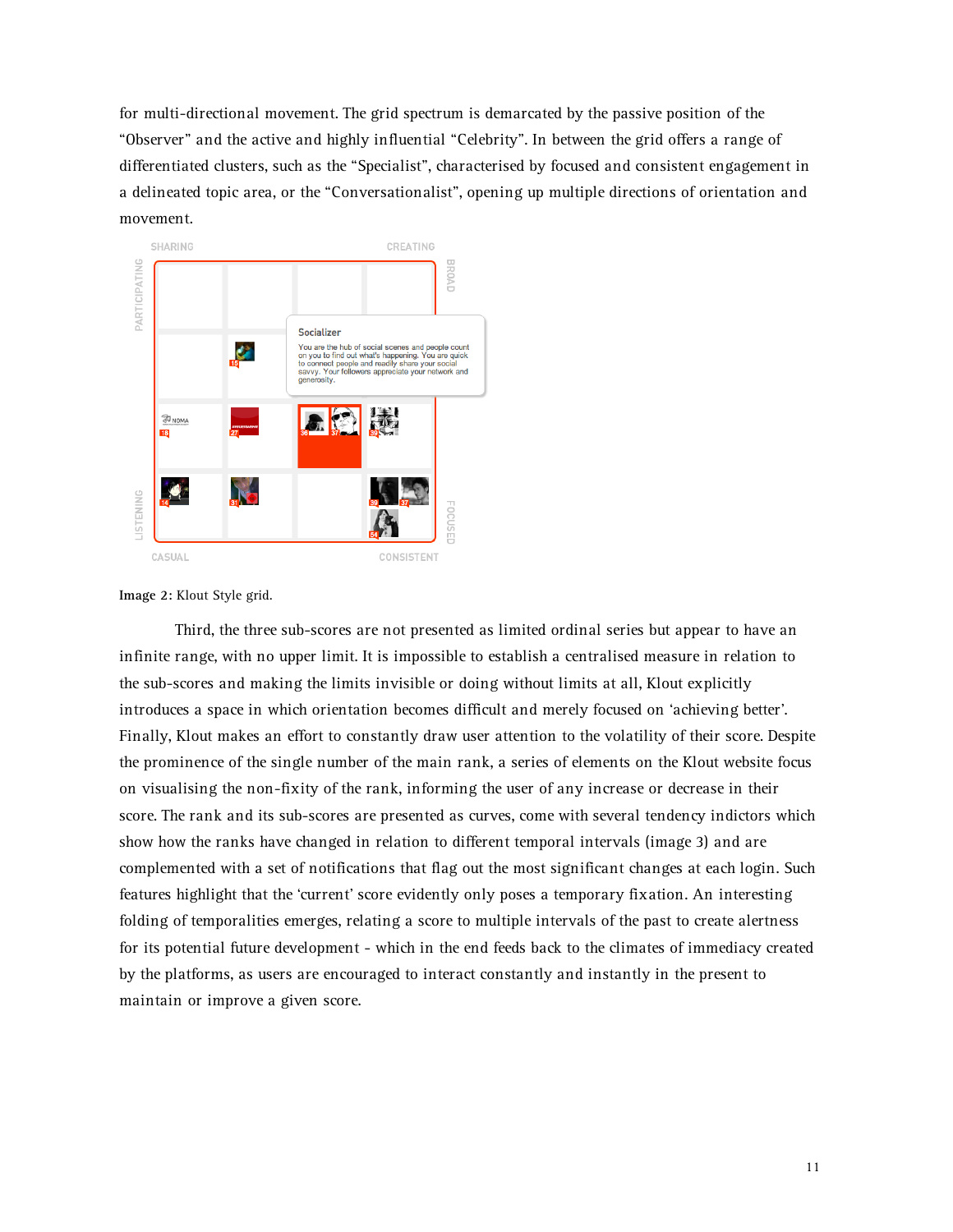

**Image 3:** Klout dashboard and notifications.

Let me now link the making of multiple dimensions of orientation and avenues to act upon data back to the operations of mediation and explore how social media self-evaluation has turned into a site of capitalist frenzy. The production of the Klout scores and its various other metrics is the outcome of a series of real time calculations happening in Klout's relational database. The Klout algorithm disaggregates the data retrieved from platforms, detaches it from individual users and transforms activities into numbers to create comparability between them. Each of the deployed metrics involves a series of calculations, which allow the initial data – the number of tweets, shares or likes to enter new relations. By putting the data into new relations and comparing the results with the performance of other users, the algorithm reassembles the data into the Klout rank and its sub-ranks and brings the ongoing relation making and calculation process to a momentary stabilisation.

In such process of disaggregation and reaggregation, it is not the individual user that matters to Klout's relational database, it is the decomposition and recomposition of data points which fosters the possibility of creating unbounded relations between data points and thus opens up avenues for valorisation (Latour, 2012). This claim can be exemplified by turning to Adrian Mackenzie's work on relational databases, who remarks in reference to Alan Badiou: "No-one belongs to a database as an element, but many aspects of contemporary lives are included as parts of databases" (Mackenzie, 2012: 12). While these parts, the data points Klout reaggregates, do not sum up to a single total or whole, they can create an excess of inclusion over belonging and can create ever more relations. And it is this excess that is the source of contemporary forms of value, and is of interest both inside and outside the economy. Value thus lies not in the detached agency of an individual user, but in the creation of new modes of coupling between data points that open up possible frames for action, personalised advertising and recommendation cultures.

Finally, the question of who can realise this value and how is obviously important. Whilst users can retrace certain numbers that feed into the score, the relations Klout creates between the parts remain opaque as part of its proprietary algorithm. This nondisclosure, while it may annoy some users, may also serve to motivate other users to include ever more data, to connect to more platforms, hoping that the provision of more activities will benefit their score.<sup>25</sup> Klout connects its score to the provision of ever more data from different platforms, a practice that has, not surprisingly, drawn

 $25$  The non-disclosure of the algorithm also prevents users from hacking the system and developing networks of mutual interactivity to increase their score, the service argues (Klout, 2012).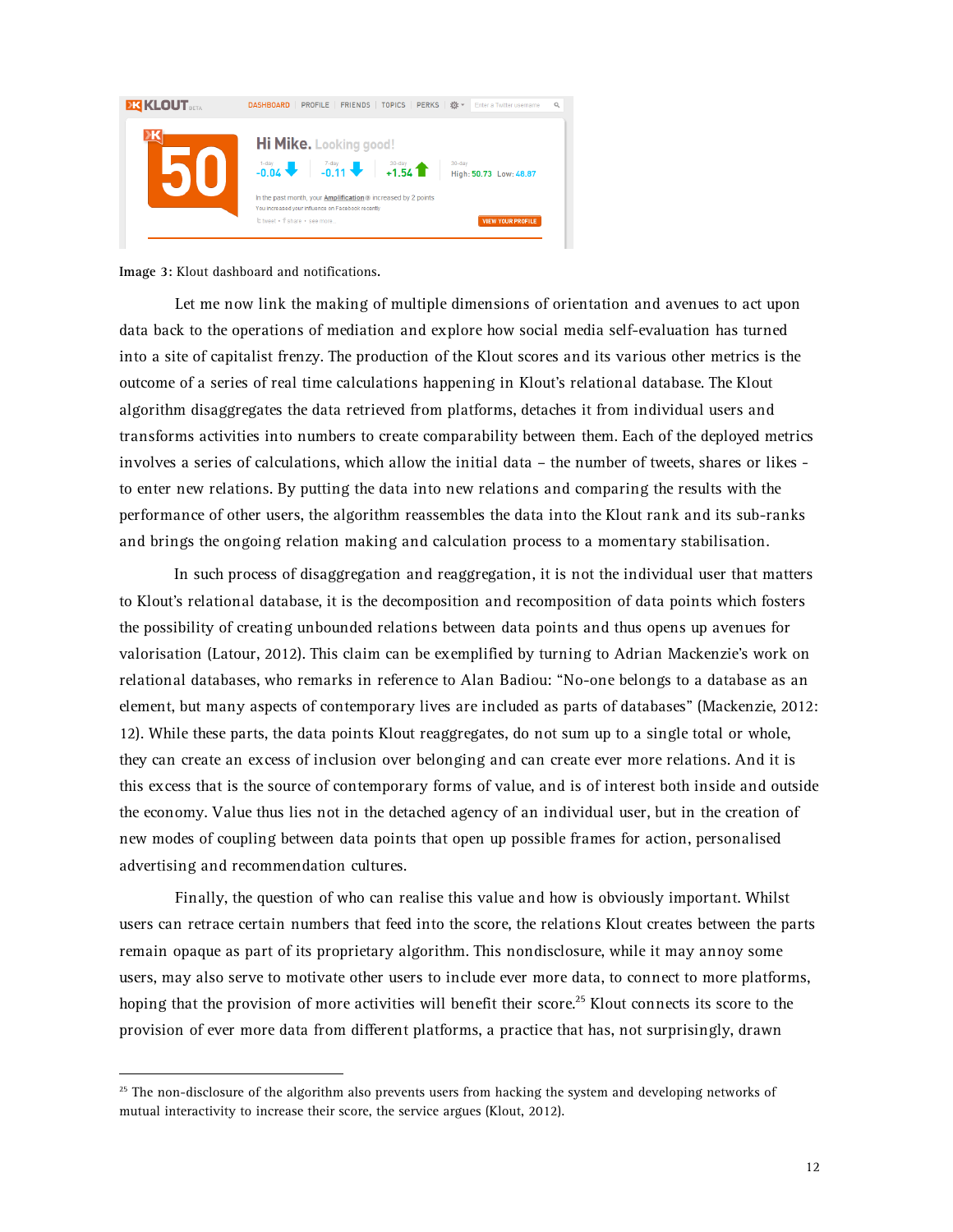criticism: "This linkage fundamentally undermines the quality of the service. In effect, Klout pays you to endorse its service by rewarding you with a higher rank" (Gilin, 2011). But such a criticism fails to understand that Klout is not a measure from the outside, but from the inside. In its ongoing and relational calculation, which is based on the inflow of ever new data points, the Klout database is characterised by its incompleteness and invites users to participate by providing more data. Klout score does not pose a descriptive metric, it works as a productive entity or inventive frontier to speak with Helen Verran (2009), co-producing what it attempts to measure. And this co-production is precisely what feeds its own ability to drive action.

Despite receiving multiple criticisms,<sup>26</sup> the Klout rank has been incorporated by a growing number of companies and is informing a series of business practices. Social media clients like Hootsuite, Seesmic and CoTweet have implemented Klout scores in their dashboards, allowing users to filter and sort social media contacts according to their Klout score (Berry, 2010). Klout scores are also being implemented in customer relationship management systems, for instance by Salesforce.com and Radian 6, which use the scores to decide how fast to respond to customer requests, giving consideration to potential positive or negative sentiment the given customer can generate in social media (Vaughan-Nichols, 2011). Just as Klout understands the influence of individuals as the "ability to drive action", it makes an effort to drive its own action, by convincing users that its algorithm is trustworthy so that they provide more data and by utilising their users' ability to drive action to advance their own influence on cooperating partners.

# **Reworking temporalities**

In a final step, the paper returns to questions of temporality emerging in the context of selfevaluation tools. Platforms, so I have argued at the beginning of the paper, are characterised by an interplay of immediacy as presented to users, whilst creating archives in which the past of the network is only accessible to platform owners. Self-evaluating media such as Klout intervene in, but also reinforce this temporal configuration. The Klout score, the sub-scores, style grid and their presentation enable a particular form of engagement with one's past activities by relating them to different temporal intervals. But creating such selected visibility of one's past data at the same time exposes the volatility of a user's current rank and draws attention to its future in which the rank might potentially decrease but ideally should stabilise if not increase. The Klout interface is populated by multiple reminders that each rank is only a temporal stabilisation and might lower if users do not maintain their level interactivity. The so called Score Analysis page for instance features four curves, for each rank and sub-rank, complemented with tendency indicators (image 1). The start page

 $^{26}$  Since its launch in 2008, Klout has been object of repeated critque: mostly regarding its attempt to 'quantify' influence and reputation, but also for its introduction of competition and hierarchies to social media which once had been imagined as flat and egalitarian; for focusing on online activities only, neglecting any influence derived from offline activities; for turning social media engagement into self-branding; and finally for the opaqueness of its algorithm which claims to be a standard but rather is privisional and work-in-progress (Gillin, 2011).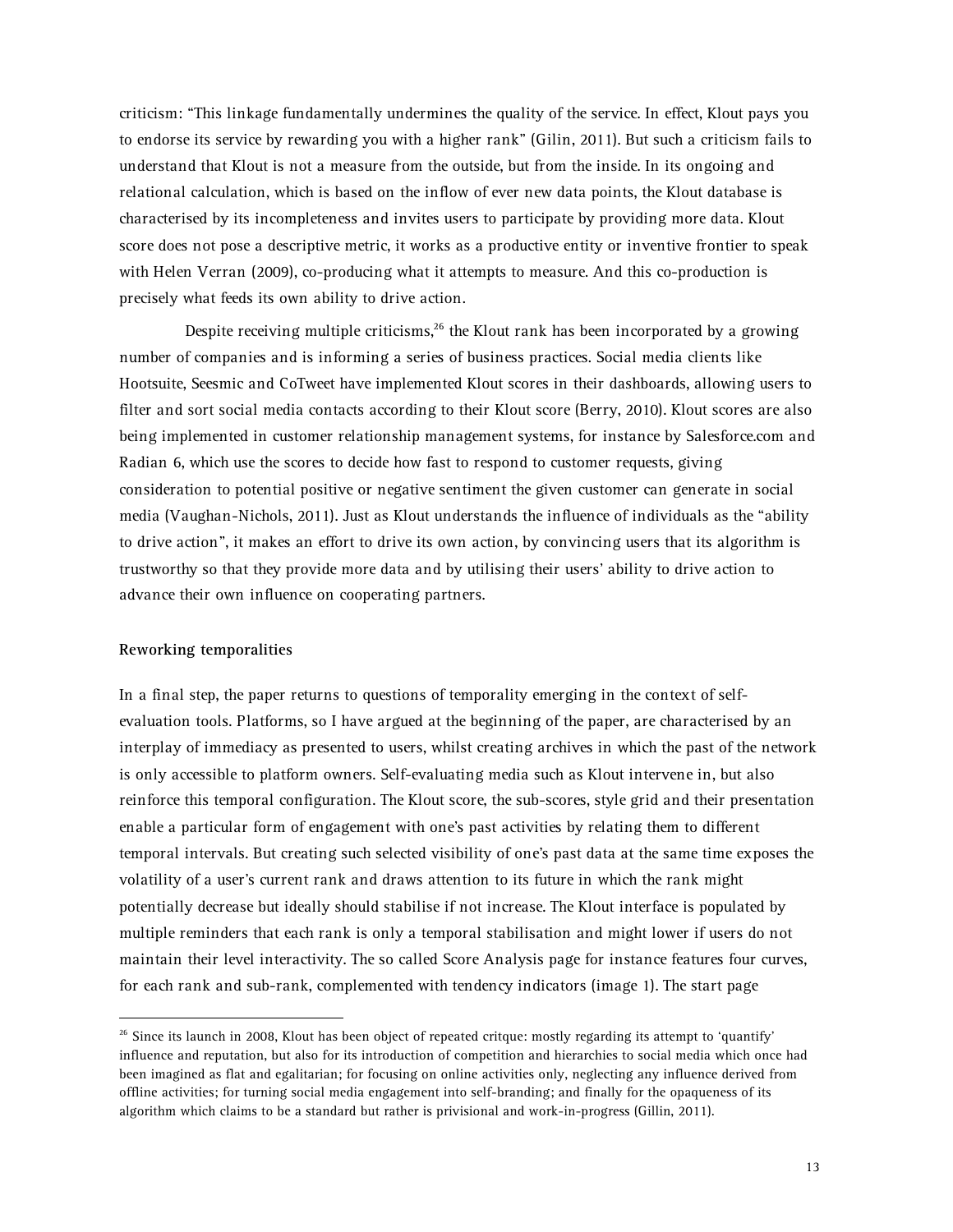summarises the most noteworthy changes and demarcates the highest and lowest score of the last month, introducing yet another temporal interval. The multiplicity of such intervals, curves and indicators, even though posing fixed numbers, animate the score and create alertness for its potential change. The extension into the past provided by Klout does not so much encourage a retrospective analysis, but suggests to focus on the future and to continue one's social media engagement.

A number of media theorists have recently engaged in the discussion of futurity as central to the temporal dimensions of new media in general and social media in particular (Grusin, 2010; Berry, 2011; Elmer and Opel, 2008). Richard Grusin (2010) reflects on the role of contemporary media as the pre-emptive remediation of the yet-to-come, the creation of an anticipatory readiness for a particular future, opposed to the reworking of past media formats or immediacy as suggested in his seminal account of remediation. The reconfiguration of temporalities premediation seeks to describe is especially at work in social media, so Grusin, constituting an anticipatory readiness and expectation of ongoing interaction and situating the temporality of platforms both in the present and in the future.27 Using social media hence comes with the expectation of interaction and responsivity: "Social networks exist for the purpose of premediating connectivity, by promoting an anticipation that a connection will be made – that somebody will comment on your blog or your Facebook profile or respond to your Tweet" (Grusin, 2010: 128). This expectation comes with an associated thread of potential disconnection or terminated interaction, as expressed by Gehl (2011). By showing users how their activities are taken up and resonate among their contacts, the Klout rank contributes to the production of such worlds of alertness, anticipation and thread of disconnection. Just like platforms and their notification systems, Klout sets up social media engagement as immediate but continuing activity, and turns likes, shares, tweets and status updates into anticipatory gestures which are expected to be met by another gesture. Interestingly, it is not the content of the anticipated interaction which matters in this climate of alertness and evaluation; it is the event of the interaction itself.

Klout thus opens up the temporality provided by platforms into two directions, towards the past and towards an anticipation of the future. But therewith the score does not introduce an alternative and more open temporality than the platforms themselves, because this reconfiguration contributes to the platform's facilitation of ongoing, immediate interaction. Focusing users on the constant evaluation of their so called influence fuels a climate in which users feel prompted to respond to platform activities, immediately and in real time, to maintain or increase their given ranking.

 $27$  Grusin compares the pre-structuring capacities of premediation with those of a computer game which does not prescribe users what to do, but creates worlds and framing devices with render some actions more likely than others: "Premediation would in some sense transform the world into a video or computer game, which only permits certain moves depending on where the player is in the space of the game, how far advanced she is in achieving the goal of the game, or the attributes of her avatar. Although within these premediated moves there are a seemingly infinite number of different possibilities available, only some of those possibilities are encouraged by the protocols and reward systems built into the game." (Grusin, 2010: 46)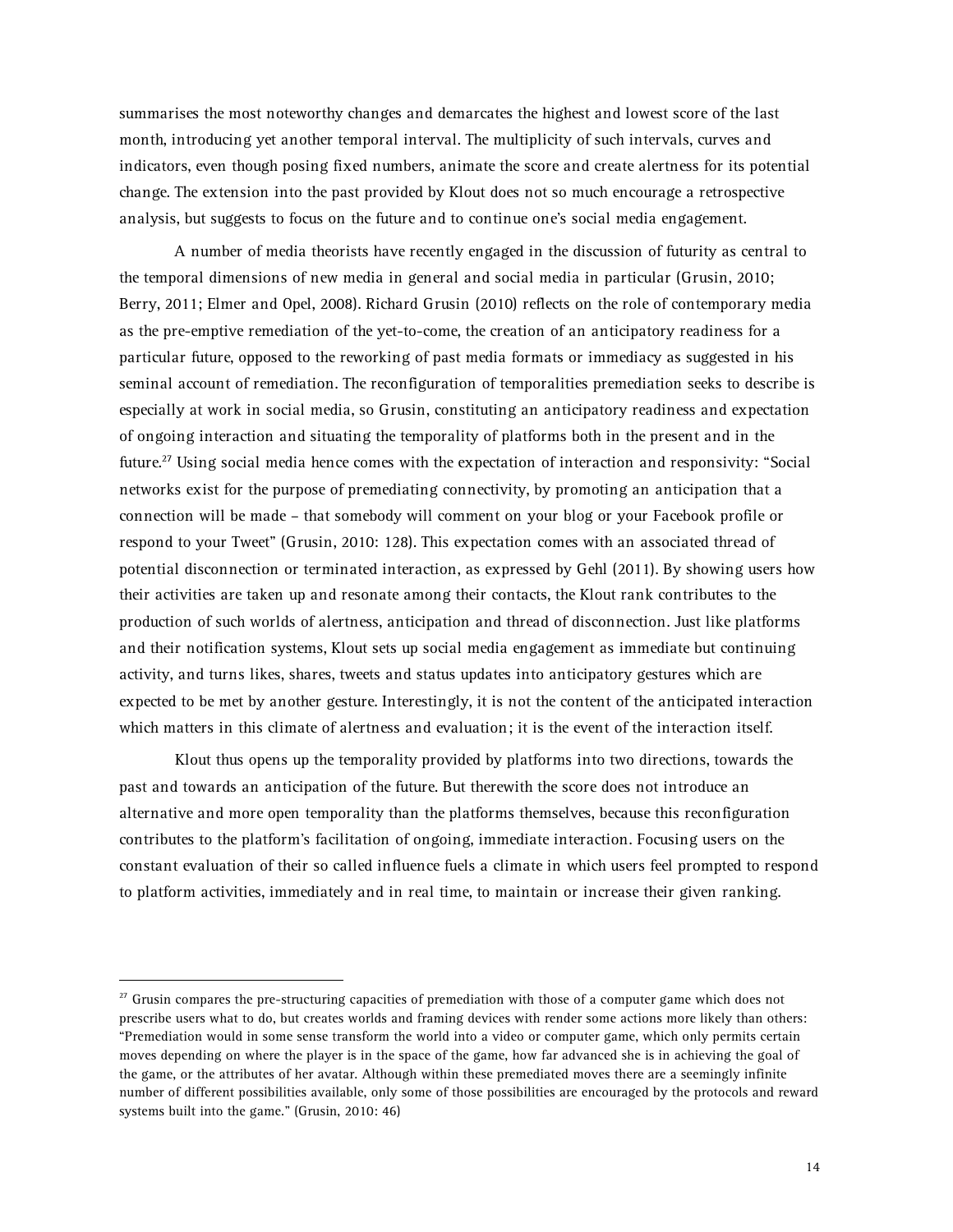# **Self-evaluation and recommendation**

The temporal dynamics and processes of enumeration therewith benefit the associated social media platforms, but they are also essential to Klout's very own revenue model. As a service offered for free to users, Klout generates its financial revenue through the processing and re-selling of access to user data, for instance through its Perk system. Perks are free or reduced products, services or test experiences provided by third party companies which are offered to Klout users who have a particular score and are active in related topic areas. Such perks come with no obligations and are presented to users as gifts rather than as objects of exchange. But given the case that users decide to talk about and even recommend their Perks, their remarks may generate debates valuable to the cooperating partner, so Klout suggests: "Perks are distributed to select influencers based on their topics of authority, location and score. If you influence your friends on the topics that you care about, then chances are high that a company in that industry wants your opinion" (Klout, 2012). The disaggregation and reaggregation of user data allows Klout to match the interests and assumed impact of social media users with those of cooperating partners. That is, users with a high score and influence in the category of automobiles might, for instance, be offered a free test drive, based on the anticipation that this experience will translate into recommendations in social media, which are then supposed to influence a further car interested population. Via Klout, corporations can address a highly specialised and presumably influential audience and in the case of users discussing their received Perks, retain insights and create word of mouth effects. The Perk system can be understood as an attempt to monetise the creation of climates of anticipation, more precisely the expectation that the activities of a particularly ranked user will have an impact on the user's network. Moreover, while companies anticipate user engagement with Perks, the possibility to be rewarded with Perks further motivates users to maintain their score and provide Klout with more data, to achieve more free Perks.

The calculative processes involved in the pairing of users with high scores and selected interests with free product offers can be understood as particular form of recommendation culture. To speak with Ganeale Langlois et al. "personalized recommendation is the result of the algorithmic processing of a user's profile correlated with other profiles and potentially commercial interests" (2009). Devices for recommendation in social media, so Pariser (2011) suggests, operate by folding past and future, strategically exposing social media users to content, activities and offers based on their or their contacts' past actions in order to achieve engagement with recommended content in the future. Yet, the recommendations Klout offers are different from the algorithmic preselection of content, which creates encapsulations or filter bubbles related to users' presumed interest fields, such as the personalisation of Google results or the organisation of Facebook's News Feed (Pariser, 2011). Whilst Google and Facebook deploy algorithmic filters to prestructure access to information, Klout Perks deploy user activities themselves. They require the active engagement of users to complete the process of recommendation. In this case, the presumed filter bubble is not a default setting, but co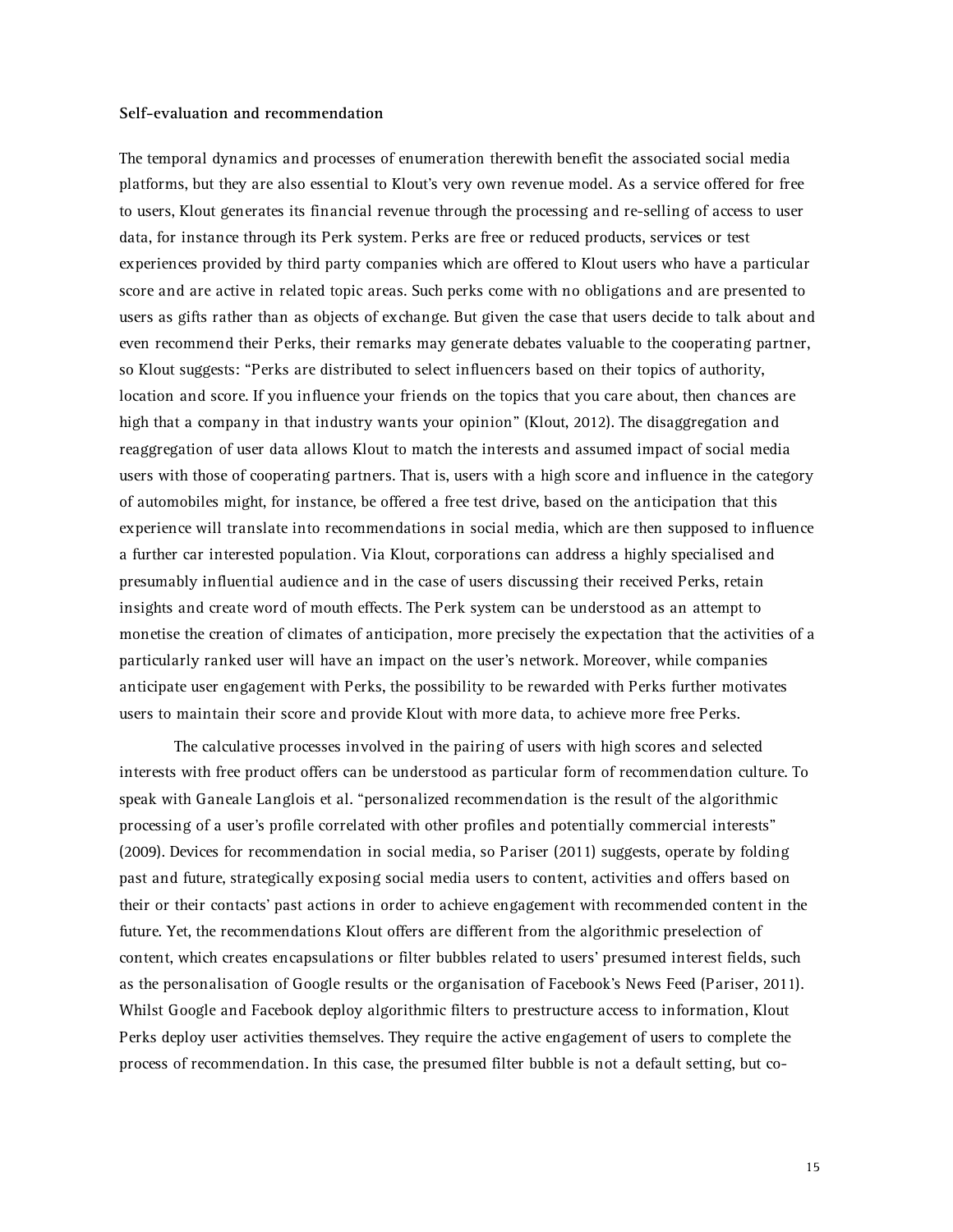produced with users themselves, who decide to engage with Perks and by talking about them, bring into being a user generated recommendation culture.

# **Conclusion**

The paper has engaged with Klout focusing on the interplay between numbering, mediation and evaluation, giving consideration to how the evaluation of users is closely tied up with the evaluation of the tool itself. The paper explored how the Klout score emerges as the outcome of constant disaggregation and reaggregation of data produced though activities specific to social media platforms and offers alternative mediations and temporalities of the same activities than the ones provided by the platforms. Klout presents its score as limited, ordinal set and visualises user achievements in relation to a series of temporal intervals. Doing so, the self-evaluation tool supports sense making of one's data in the past, but also directs attention to potential future changes in the score. Hence, what is being disaggregated and reaggregated are not only data points related to users, but also temporalities.

Different than social media platforms, devices for self-evaluation do not focus their users on immediacy, but support an orientation towards the future and its curation. They provide a different temporality than the platforms themselves, yet contribute to the dynamics of immediate interaction by adding continuity to real time platform engagement, as users are alerted to maintain their interactivity in order to maintain their scores. The time Klout opens up and aims to define with its Perk system and with its entire interface is the time before real time, before immediate interaction. To put it with Berry: "The best thing is to anticipate its arrival, its 'realisation' before it gets there. That's money on credit. It's time stocked up, ready to spend, before real time. You gain time, you borrow it" (2011: 162). Real time platform interactions are thus connected to what precedes them and what will follow them. To focus users on the nowness of interaction, platforms need a complementary interest in the future, which is, so the paper suggests, offered by self-evaluative media. A folded account of time emerges in the context of social media self-evaluation, as addressed by Bergson: "Here the present is perceived in the future on which it encroaches, rather than being seized in itself" (1991: 927). To relate such considerations back to practices of numbering, I have argued that Klout's ordinal rank contributes to emergent forms of social ordering from the inside, in which the achievement of a user is connected to and dependent upon the achievement of other users. The Klout rank so moves beyond a mere descriptive metric or numbered number, to speak with Deleuze and Guattari (2004), it is neither fixed nor disentangled from the activities it measures. Instead it creates a numbering number, which is not external to what it seeks to describe, but actually contributes to the production of influence. Deleuze and Guattari understand numbering numbers as numbers in movement, produced through changing activities, relational calculations and altering modes of measurement. In the case of Klout, such numbering numbers not only bring themselves, but also social media users into movement as framing devices, inviting users to care for the future of their score by constant engagement with social media in the present.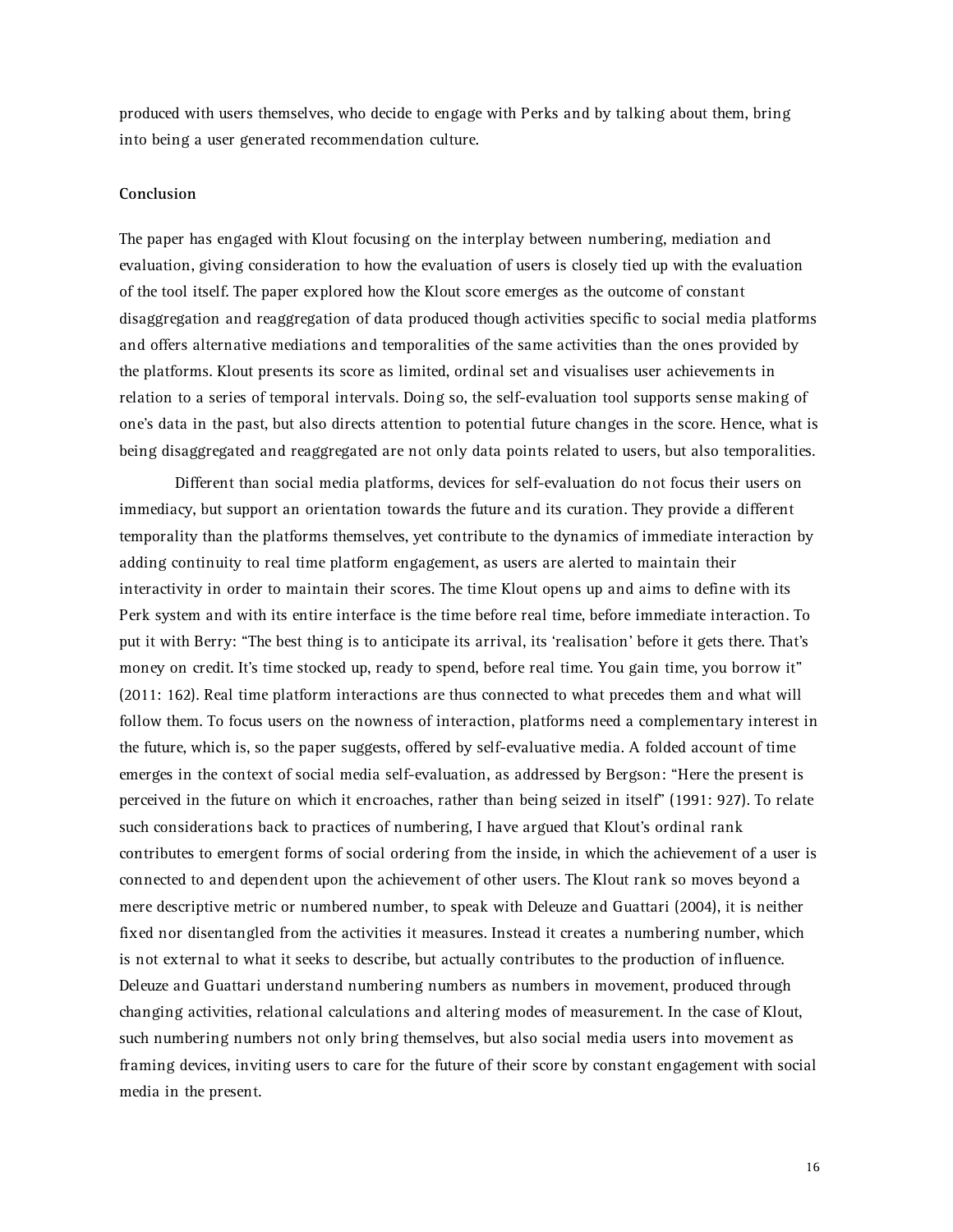# **Bibliography**

- Appelquist, D., Brickley, D., Carvahlo, M. et al. (2010) *A Standards-based, Open and Privacy-aware Social Web*. W3C Incubator Group Report. Available at: http://www.w3.org/2005/Incubator/socialweb/XGR-socialweb-20101206/ (accessed 18 October 2011).
- Badiou, A. (2008) *Number and Number*. Cambridge: Polity.
- Bergson, H. (1991) *Œuvres.* Paris: PUF.
- Berry, D. (2011) *Philosophy of Software*. London: Palgrave Macmillan.
- Berry, M. (2010) 'Hootsuite's Got Klout'. *Klout Blog,* 14 July 2010. Available at: http://corp.klout.com/blog/2010/07/hootsuites-got-klout/ (accessed 21 January 2012).
- DeLanda, M. (2002) *Intensive Science and Virtual Philosophy.* London, New York: Continuum.
- Espeland, W. and Sauder, M. (2007) 'Rankings and Reactivity: How Public Measures Recreate Social Worlds', *American Journal of Sociology*, 113(1): 1-40.
- Elmer, G. (2004) *Profiling Machines*. Cambridge, Massachusetts: MIT Press.
- Elmer, G. and Opel, A. (2008) *Preempting dissent: the politics of an inevitable future*. Winnipeg: Arbeiter Ring Pub.
- Esposito, E. (2004) The arts of contingency. *Critical Inquiry,* 31.
- Galloway. A.R. and Thacker, E. (2007) *The Exploit. A theory of networks*. Minneapolis: University of Minnesota Press.
- Gilin, P. (2011) *The Trouble with Klout.* Available at: http://gillin.com/blog/2011/09/the-trouble-withklout/ (accessed 21 January 2012).
- Grusin, R. (2010) *Premediation: Affect and Mediality After 9/11.* New York: Palgrave Macmillan.
- Guyer, J. I. (2010) The eruption of tradition? On ordinality and calculation *Anthropological Theory*. Vol 10(1): 1–9.
- Harris, R. (2011) Can Klout really determine true influence with an algorithm? *ZDNet,* 11 May 2011. Available at: http://www.zdnet.com/blog/feeds/can-klout-really-determine-true-influence-with-analgorithm/3872?tag=content;siu-container (accessed 21 January 2012).
- Klout. 2012. *Klout website.* Available at: http://klout.com/ (accessed 21 March 2012).
- Knorr-Cetina, K. (2005) From pipes to scopes The flow architecture of financial markets. In: Barry, A. and Slater, D. (eds.) *The Technological Economy.* London: Routledge, p. 122-141.
- Langlois, G., McKelvey, F., Elmer, G. and Werbin, G. (2009) Mapping Commercial Web 2.0 Worlds: Towards a New Critical Ontogenesis. *Fibreculture* 14, http://fourteen.fibreculturejournal.org/fcj-095 mapping-commercial-web-2-0-worlds-towards-a-new-critical-ontogenesis/ (accessed 12 March 2012)